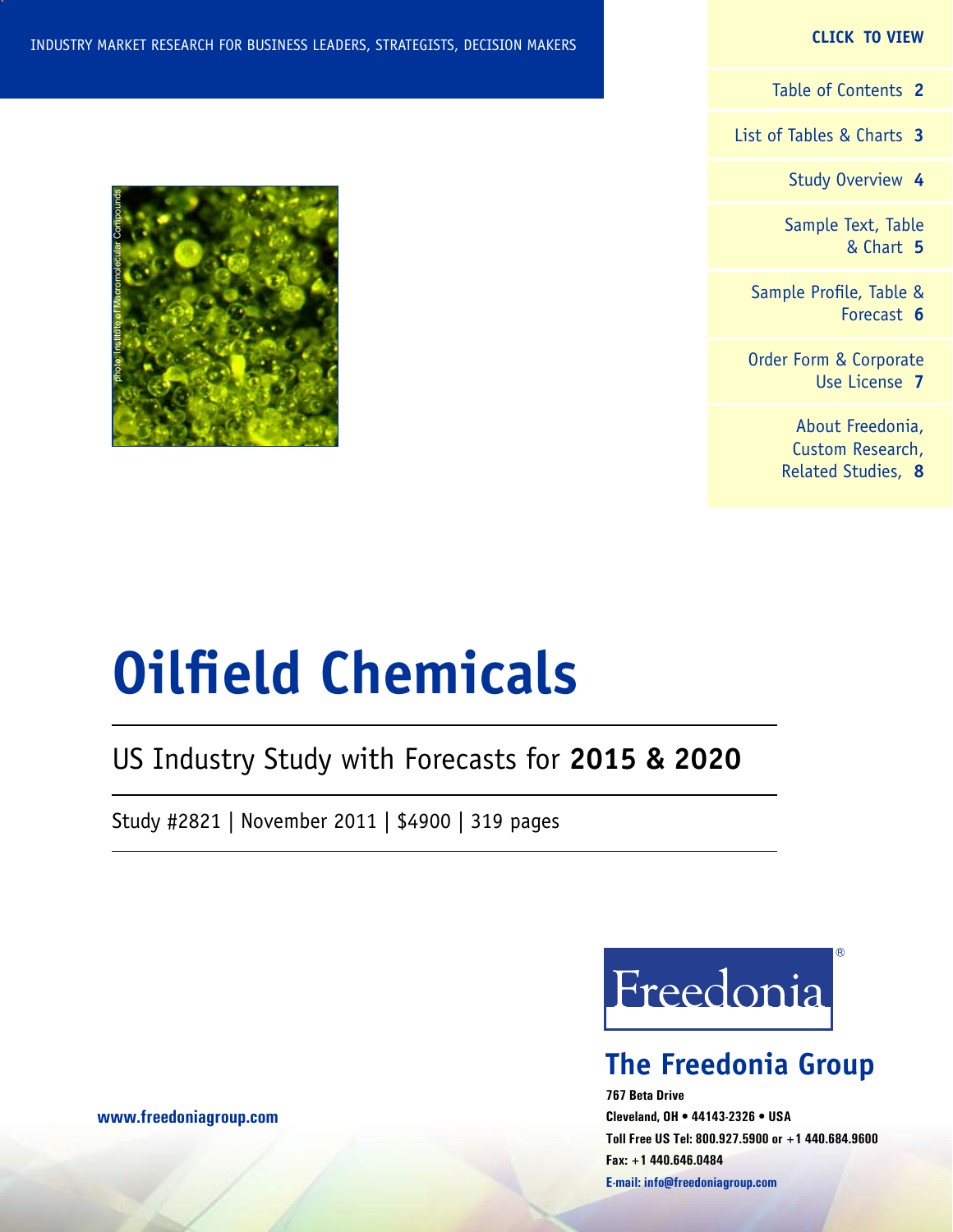# **Oilfield Chemicals**

US Industry Study with Forecasts for *2015 & 2020*

# <span id="page-1-0"></span>**Table of Contents**

#### Executive Summary

#### Market EnvironmenT

| Macroeconomic Environment 5                 |
|---------------------------------------------|
| Petroleum & Natural Gas Outlook 9           |
|                                             |
| Exploration & Reserves14                    |
|                                             |
|                                             |
|                                             |
|                                             |
| Exploration & Reserves28                    |
|                                             |
|                                             |
|                                             |
|                                             |
|                                             |
| Historical Market Trends45                  |
| Raw Material Pricing Trends 49              |
| Formulated Product Pricing Trends51         |
| Environmental & Regulatory Considerations52 |
|                                             |
| International Environment59                 |
| World Oil & Gas Reserves 60                 |
|                                             |
|                                             |
| World Oil & Gas Production 65               |
| World Oilfield Chemicals Outlook 69         |

#### **TECHNOLOGY**

| Expandable Technologies 77       |  |
|----------------------------------|--|
|                                  |  |
|                                  |  |
| Other Drilling Technologies 80   |  |
|                                  |  |
|                                  |  |
|                                  |  |
|                                  |  |
|                                  |  |
|                                  |  |
|                                  |  |
|                                  |  |
|                                  |  |
|                                  |  |
| Retardation of Acid Reactions 96 |  |
|                                  |  |
| Other Well Stimulation           |  |
| Techniques & Technology98        |  |
|                                  |  |

| Fracturing Fluids  101          |  |
|---------------------------------|--|
| Foamed Fracturing Fluids 104    |  |
| Acidizing Fluids  104           |  |
| Foamed Acidizing Fluids  105    |  |
| Enhanced Oil Recovery 105       |  |
| Thermal Recovery  106           |  |
|                                 |  |
| Chemical Recovery  107          |  |
| Other EOR Methods  108          |  |
| Other Oilfield Technologies 109 |  |
|                                 |  |

#### OILFIELD CHEMICAL PRODUCTS

| Stimulation Chemicals  115                |  |
|-------------------------------------------|--|
| Base Fluid Materials  118                 |  |
|                                           |  |
|                                           |  |
| Product Characteristics  123              |  |
|                                           |  |
|                                           |  |
| Synthetic-Based 129                       |  |
|                                           |  |
| Demand by Location  132                   |  |
|                                           |  |
| Production Chemicals 137                  |  |
| Corrosion & Scale Inhibitors 140          |  |
| Demulsifiers & Related Products 142       |  |
|                                           |  |
| Asphaltene & Paraffin Inhibitors  146     |  |
|                                           |  |
|                                           |  |
|                                           |  |
|                                           |  |
| Cementing Chemicals 156                   |  |
| Enhanced Oil Recovery (EOR) Products  158 |  |
| Completion & Workover Fluids 161          |  |
| Product Characteristics  162              |  |
|                                           |  |
|                                           |  |

#### OILFIELD CHEMICAL RAW MATERIALS

| Specialty Chemicals 168        |  |
|--------------------------------|--|
|                                |  |
| Other Specialty Chemicals  173 |  |
| Commodity Chemicals  176       |  |
|                                |  |
|                                |  |
|                                |  |
| Bromine Compounds  188         |  |
|                                |  |
|                                |  |
| Other Commodity Chemicals  194 |  |
|                                |  |
|                                |  |
|                                |  |
|                                |  |
|                                |  |
| Cellulose Polymers  202        |  |
|                                |  |

# Freedonia

#### INDUSTRY STRUCTURE

| Formulated Product Market Share  225 |  |
|--------------------------------------|--|
| Raw Material Market Share  228       |  |
| Industry Restructuring  229          |  |
| Cooperative Agreements 233           |  |
| Marketing & Distribution  234        |  |
| Research & Development 236           |  |
| Competitive Strategies 238           |  |
|                                      |  |

#### Company Profiles

| Air Products and Chemicals 242          |  |
|-----------------------------------------|--|
|                                         |  |
| Albemarle Corporation  245              |  |
| AMCOL International 247                 |  |
| Ashland Incorporated  249               |  |
|                                         |  |
|                                         |  |
|                                         |  |
|                                         |  |
|                                         |  |
| Champion Technologies 262               |  |
| Chemtura Corporation  264               |  |
| Chevron Phillips Chemical 265           |  |
| Clariant International  267             |  |
|                                         |  |
|                                         |  |
| DuPont (EI) de Nemours 273              |  |
|                                         |  |
| Emery Oleochemicals  276                |  |
| Enerchem International 277              |  |
|                                         |  |
| Halliburton Company  279                |  |
|                                         |  |
|                                         |  |
| Kinder Morgan Energy Partners 287       |  |
|                                         |  |
|                                         |  |
| Messina Incorporated  291               |  |
|                                         |  |
| National Oilwell Varco 295              |  |
|                                         |  |
|                                         |  |
| Patterson-UTI Energy 300                |  |
| Praxair Incorporated 301                |  |
|                                         |  |
| Schlumberger Limited  303               |  |
|                                         |  |
|                                         |  |
|                                         |  |
| Weatherford International  312          |  |
| Other Companies Mentioned in Study  315 |  |
|                                         |  |

#### [Click here to purchase online](http://www.freedoniagroup.com/DocumentDetails.aspx?Referrerid=FM-Bro&StudyID=2821)

### **Page 2 [Order now, click here!](#page-6-0)**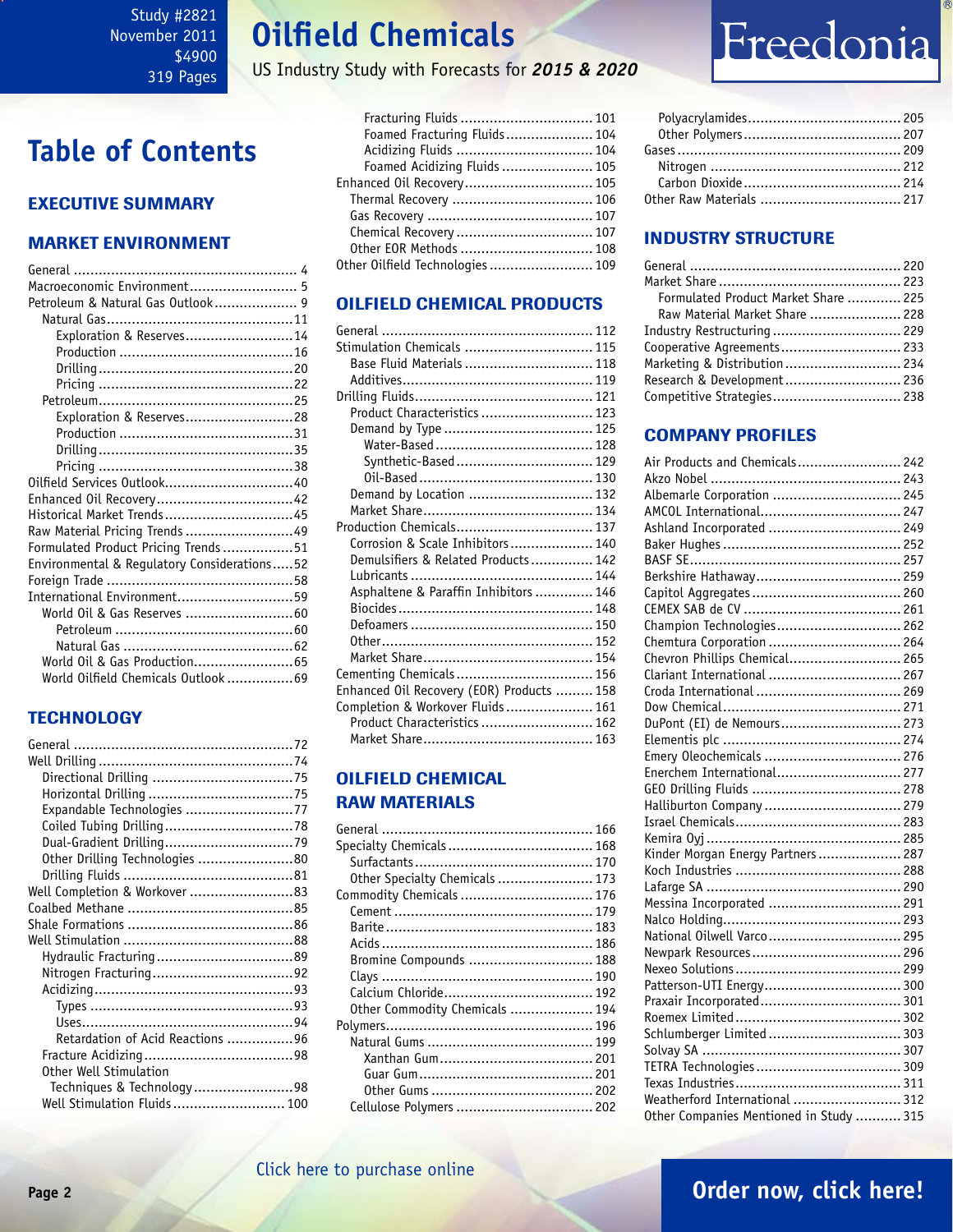# **Oilfield Chemicals**

US Industry Study with Forecasts for *2015 & 2020*

# <span id="page-2-0"></span>**List of Tables/Charts**

#### Executive Summary

1 Summary Table...................................... 3

#### Market EnvironmenT

| 2 US Oil & Natural Gas Field Production 11       |
|--------------------------------------------------|
| 3 US Natural Gas Supply & Demand13               |
| 4 Natural Gas Drilling Indicators21              |
| 5 US Petroleum Supply & Demand27                 |
| 6 Petroleum Drilling Indicators 37               |
| 7 Oilfield Services Indicators 42                |
| 8 US Enhanced Oil Recovery (EOR) Outlook .45     |
| 9 Oilfield Chemical Market, 2000-2010 47         |
| 10 Selected Oilfield Chemical                    |
| Raw Material Prices 51                           |
| 11 Selected Oilfield Chemical Product Prices .52 |
| 12 Petroleum Reserves by Country, 2010 62        |
| 13 Natural Gas Reserves by Country, 201064       |
| 14 World Oil & Gas Production 69                 |

#### OILFIELD CHEMICAL PRODUCTS

|   | 1 Formulated Oilfield Chemical                  |
|---|-------------------------------------------------|
|   | Demand by Type  114                             |
|   | 2 Oilfield Stimulation Chemical Demand 118      |
|   | 3 Drilling Fluid Demand  123                    |
|   | 4 Selected Drilling Fluid Additives             |
|   | & Their Functions 125                           |
| 5 | Drilling Fluid Demand by Type  126              |
| 6 | Water-Based Drilling Fluid Demand 129           |
| 7 | Synthetic-Based Drilling Fluid Demand 130       |
|   | 8 Oil-Based Drilling Fluid Demand 131           |
| 9 | Drilling Fluid Demand by Location 134           |
|   | 10 Oilfield Production Chemical                 |
|   | Demand by Type  139                             |
|   | 11 Corrosion & Scale Inhibitor                  |
|   | Demand in Oilfield Applications 142             |
|   | 12 Demulsifier & Related Product Demand         |
|   | in Oilfield Applications  144                   |
|   | 13 Lubricant Demand in                          |
|   | Oilfield Applications  146                      |
|   | 14 Asphaltene & Paraffin Inhibitor              |
|   | Demand in Oilfield Applications 148             |
|   | 15 Biocide Demand in Oilfield Applications. 150 |
|   | 16 Defoamer Demand in                           |
|   | Oilfield Applications  152                      |
|   | 17 Other Oilfield Production                    |
|   | Chemicals Demand  154                           |
|   | 18 Oilfield Cementing Chemical Demand  158      |
|   | 19 Enhanced Oil Recovery (EOR)                  |
|   | Products Demand  161                            |
|   | 20 Completion & Workover Fluid Demand 162       |

#### OILFIELD CHEMICAL RAW MATERIALS

| 1            | Oilfield Chemical Raw Material<br>Demand by Type  167              |
|--------------|--------------------------------------------------------------------|
| $\mathbf{2}$ | Specialty Chemical Demand                                          |
| 3            | in Oilfield Applications  169<br>Surfactant Demand in              |
|              | Oilfield Applications  173                                         |
|              | 4 Other Specialty Chemical Demand<br>in Oilfield Applications  176 |
|              | 5 Commodity Chemical Demand                                        |
|              | in Oilfield Applications  178                                      |
| 6            | Cement Demand in Oilfield Applications. 183                        |
|              | 7 Barite Demand in Oilfield Applications 186                       |
|              | 8 Acid Demand in Oilfield Applications  188                        |
|              | 9 Bromine Compound Demand                                          |
|              | in Oilfield Applications  190                                      |
| 10           | Clay Demand in Oilfield Applications  192                          |
| 11           | Calcium Chloride Demand                                            |
|              | in Oilfield Applications  194                                      |
| 12           | Other Commodity Chemical Demand                                    |
|              | in Oilfield Applications  196                                      |
| 13           | Polymer Demand in Oilfield Applications 198                        |
| $14^{\circ}$ | Natural Gum Demand in                                              |
|              | Oilfield Applications  200                                         |
|              | 15 Cellulose Polymer Demand                                        |
|              | in Oilfield Applications  205                                      |
| 16           | Polyacrylamide Demand in                                           |
|              | Oilfield Applications 207                                          |
| 17           | Other Polymer Demand in                                            |
|              | Oilfield Applications  209                                         |
| 18           | Gases Demand in Oilfield Applications  212                         |
| 19           | Nitrogen Demand in Oilfield Applications214                        |
| 20           | Merchant Carbon Dioxide Demand                                     |
|              | in Oilfield Applications  217                                      |
| 21           | Other Raw Material Demand                                          |
|              | in Oilfield Applications  219                                      |
|              |                                                                    |

#### INDUSTRY STRUCTURE

- 1 US Oilfield Chemical Sales by Company, 2010........................... 222 2 Selected Acquisitions & Divestitures...... 231
- 3 Selected Cooperative Agreements.......... 234
- 4 Research & Development Expenditures for Selected Oilfield Chemical Firms ... 238

# **List of Charts**

#### MARKET ENVIRONMENT

|    | 1 US Natural Gas Production                    |
|----|------------------------------------------------|
|    | by Type, 2000-2020 14                          |
|    | 2 US Natural Gas Reserves, 2000-201015         |
|    | 3 US Natural Gas Reserves by State, 2010  16   |
|    | 4 US Natural Gas Production, 2000-201018       |
|    | 5 Natural Gas Producing States, 201019         |
|    | 6 Natural Gas Drilling Indicators,             |
|    |                                                |
|    | 7 Natural Gas Wellhead Prices, 2000-201023     |
|    | 8 Natural Gas & Crude Oil                      |
|    | Pricing, 2000-2010 25                          |
|    | 9 US Crude Oil Imports by Source, 201028       |
|    | 10 US Petroleum Reserves, 2000-2010 30         |
|    | 11 US Crude Oil Reserves by State, 201031      |
|    | 12 US Petroleum Production, 2000-2010 33       |
| 13 | Crude Oil Producing States, 2010 34            |
|    | 14 Petroleum Drilling Indicators, 2000-2010.37 |
|    | 15 Petroleum Prices, 2000-201040               |
|    | 16 Oilfield Chemical Market, 2000-2010:        |
|    | Formulated Product Demand                      |
|    | and Oil & Gas Production 48                    |
|    | 17 Oilfield Chemical Market, 2000-2010:        |
|    | Formulated Product Demand,                     |
|    | Oil Prices & Active Rig Count 49               |
|    |                                                |
|    | <b>OILFIELD CHEMICAL PRODUCTS</b>              |
|    |                                                |

Freedonia

|  | 1 Formulated Oilfield Chemical           |
|--|------------------------------------------|
|  | Demand by Type, 2010 115                 |
|  | 2 Drilling Fluid Demand by Type,         |
|  | 2010: Value & Volume 127                 |
|  | 3 Drilling Fluid Market Share, 2010  137 |
|  | 4 Oilfield Production Chemical           |
|  | Demand by Type, 2010 140                 |
|  | 5 Oilfield Production Chemical           |
|  | Market Share, 2010  156                  |
|  | 6 Completion & Workover Fluids           |
|  | Market Share, 2010  165                  |
|  |                                          |

#### OILFIELD CHEMICAL RAW MATERIALS

| 1 Oilfield Chemical Raw Material |
|----------------------------------|
| Demand by Type, 2010 168         |
| 2 Commodity Chemical Demand in   |
| Oilfield Applications, 2010  179 |
| 3 Polymer Demand in Oilfield     |
| Applications, 2010 199           |

#### INDUSTRY STRUCTURE

1 US Formulated Oilfield Chemical Market Share, 2010 ......................... 226

### **Page 3 [Order now, click here!](#page-6-0)**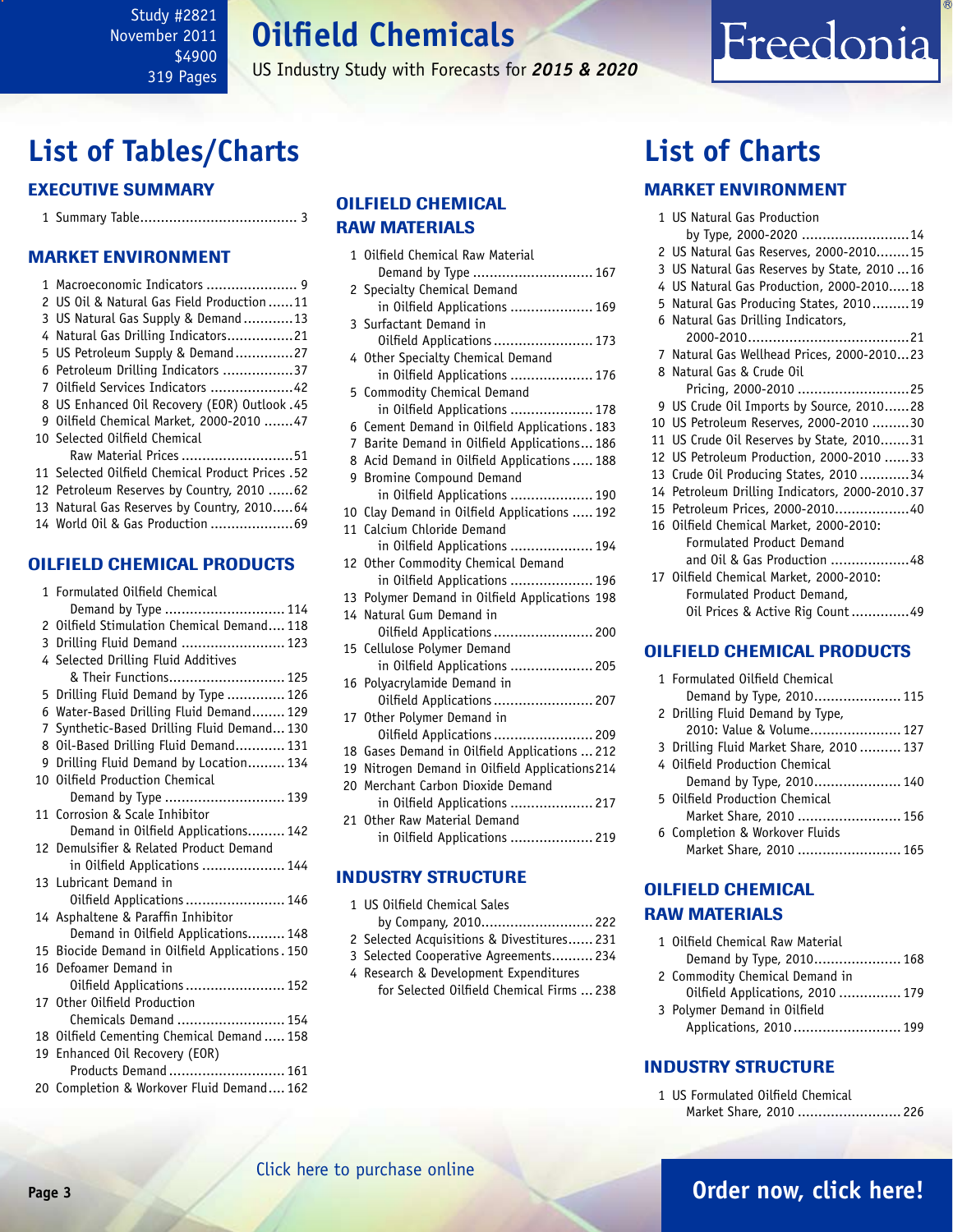# **Oilfield Chemicals**

US Industry Study with Forecasts for *2015 & 2020*

<span id="page-3-0"></span>*Oil and gas drilling activity -- which began to rebound in 2010 -- is expected to continue to expand due to the recovery of oil prices and the development of shale gas resources.*

## **US demand to rise 8.3% annually through 2015**

US demand for oilfield chemicals is projected to increase 8.3 percent per year to \$13.6 billion in 2015. Following a precipitous dropoff that began in late 2008 and lasted through much of 2009, upstream oil and gas activity in the US has accelerated. Drilling activity began to rebound in 2010, registered even faster growth through the first half of 2011, and is expected to continue to expand due to the recovery of oil prices and the development of shale gas resources.

## **Shale development efforts key to boosting demand**

Well stimulation activities such as hydraulic fracturing are considered to be an indispensible component of developing the immense reserves of oil and gas held by shale formations. Growth has been supported by companies looking to establish a foothold in the shale gas segment because it is expected to be an increasingly important element of the domestic energy supply. Also, producers have sought to develop already acquired leases. Continued shale development efforts will boost demand for chemicals and other raw materials used in stimulation fluids. Already, shale gas development has reshaped the oilfield chemical product mix as suppliers adopt drilling and fracturing fluids better suited for use in such applications as sophisticated multistage fracturing operations and drilling in environmentally sensitive areas.

**US Oilfield Chemicals Demand** (\$13.6 billion, 2015) **Stimulation** Chemicals 49% Drilling Fluids 28% Production Chemicals 10% Other Types 13% photo: Six Foot Agency

Although there is substantial optimism about the prospects for US upstream oil and gas activity (and, in turn, for oilfield chemical demand), a number of factors could serve to restrain demand. Perhaps foremost among them is the opposition - strong in some parts of the US -- to the use of hydraulic fracturing. Much of this opposition is rooted in concerns about the potential effects of the process on groundwater supplies. Although properly fractured, cemented and completed wells pose no harm to groundwater supplies, oilfield mishaps have prompted safety concerns that may restrict growth in upstream oil and gas activity in the longer term. However, to date the momentum has favored exploration and production activity.

# **Stimulation fluid materials to register fastest growth**

Freedonia

The market potential for raw materials used in the formulation of oilfield chemical products is based most fundamentally on the outlook for the finished products in which they are used. As a result, raw materials such as natural gums, polymers, acids and surfactants used in stimulation fluids are likely to register the fastest growth, driven by continued expansion of well stimulation technologies, fueled in part by sustained growth in shale development. In contrast, gases and other products used in enhanced oil recovery (EOR) materials are likely to post less impressive, though still considerable, advances.

Copyright 2011 The Freedonia Group, Inc.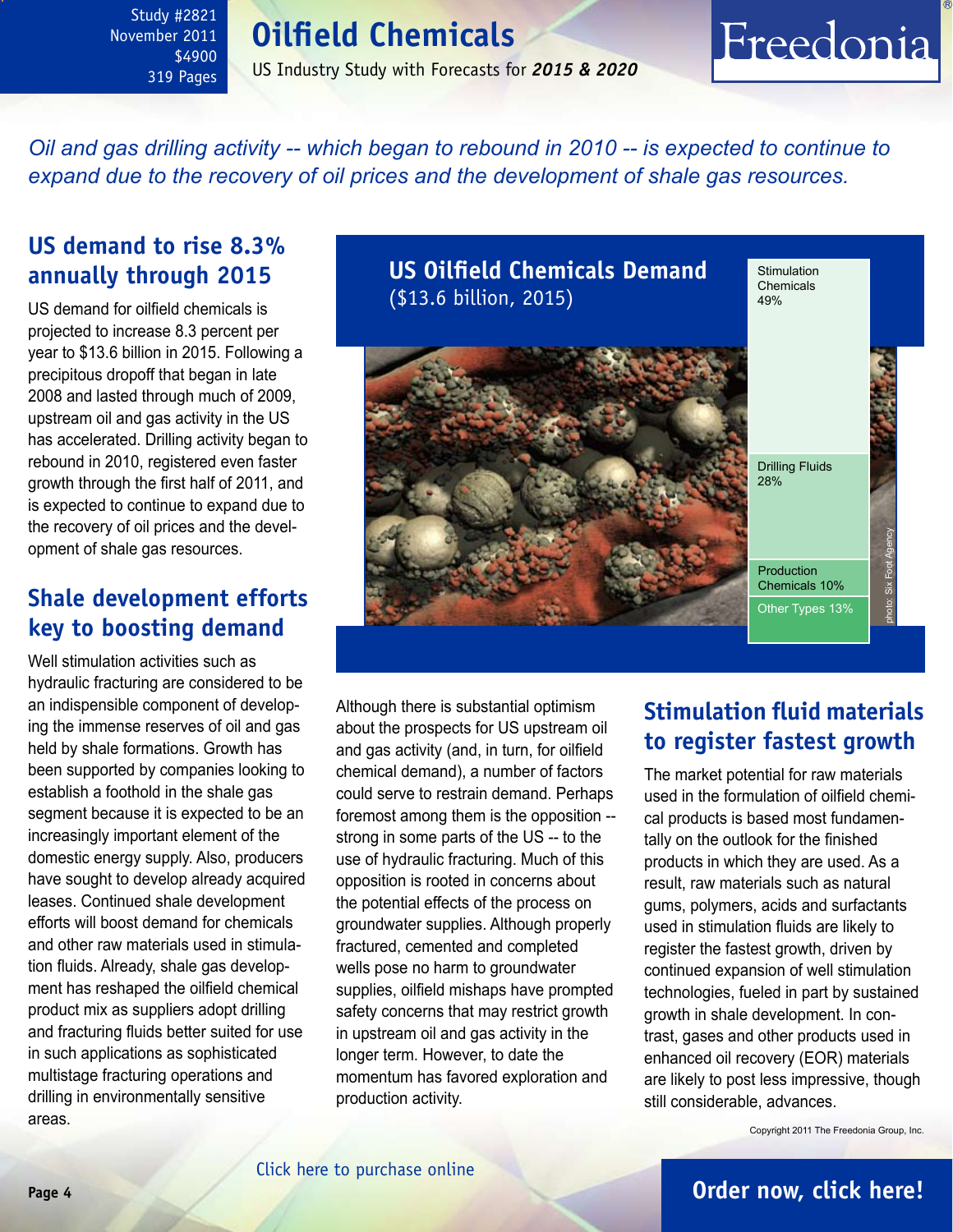# **Oilfield Chemicals**

US Industry Study with Forecasts for *2015 & 2020*

ׇ֦֘֡

# <span id="page-4-0"></span>**Sample Text, Table & Chart**

### **TABLE V-5 COMMODITY CHEMICAL DEMAND IN OILFIELD APPLICATIONS**

Freedonia

**(million dollars)**

#### **oilfield chemical raw materials**

**Surfactants**

Demand for surfactants in oilfield applications is forecast

### **CAMDIE TEYT** in each of the three **sample TEXT**

<sup>2</sup> billion. Volume demand is the commodity commodity commodity commodity commodity commodity commodity commodity commodity commodity commodity commodity commodity commodity commodity commodity commodity commodity commodit  $\frac{1}{\text{Number of the same}}$  become vector points in the same year. General power states in the same year. Gains in the same year.

buth in drilling and complete growth in drilling and continued  $\frac{D}{C}$ tion are in overall oil a

 $\frac{1}{2}$  duction, future surfactant demand will be supported by the growing use of the  $\frac{1}{2}$ of the higher-value oilfield chemical formulations necessary produce oil and gas when faced with demanding downhole co These more specialized formulations make significant use of which can provide a broad range of performance enhancements mulated oilfield chemical products.

 Surfactants (or surface active agents) are defined as chemical agents which modify the interaction between two surfaces and provide a variety of functions including dispersing, wetting/foaming, emulsification, demulsification, detergency and viscosity modification. Raw materials are derived from petrochemical feedstocks (e.g., ethylene) and renewable materials such as animal fats and vegetable oils such as palm oil or coconut oil. In oilfield applications, surfactants can function as emulsifiers, dispersants, oil-wetters, water-wetters, foamers and defoamers. Surfactants improve fluid tolerance to ion contamination and increase the inhibitive properties of the fluid in drilled shales. They a to alter and control temperature stability, corrosiveness and f tendencies of the drilling fluid.

Surfactants, particularly foaming agents, are used in we tion applications. Foamers can reduce water loading, increase duction and reduce corrosion. These products allow end use chemical techniques to underperforming gas wells before res





# **Page 5 [Order now, click here!](#page-6-0)**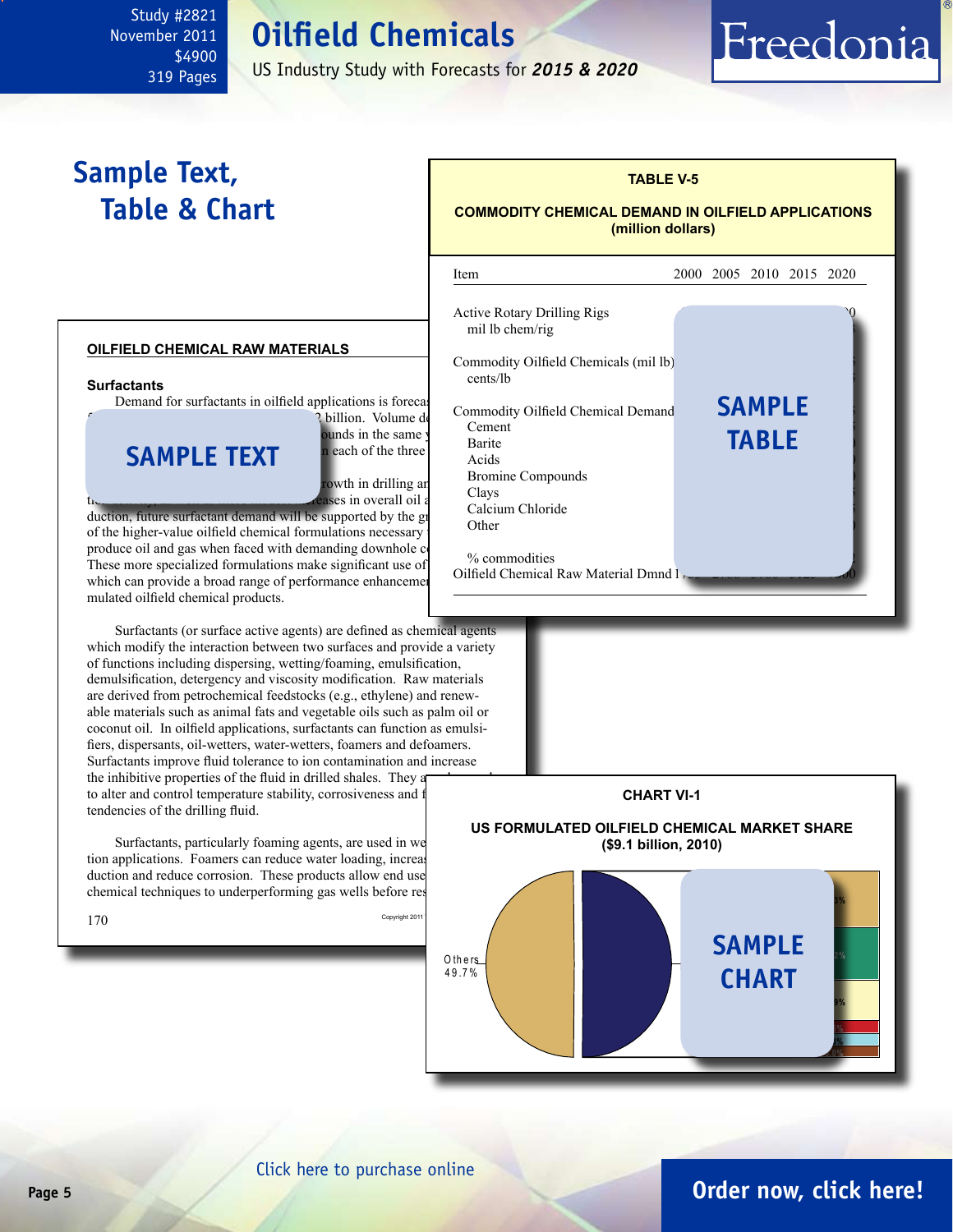# **Oilfield Chemicals**

US Industry Study with Forecasts for *2015 & 2020*

֦

Producing Wells (000)

# <span id="page-5-0"></span>**Sample Profile, Table & Forecast**

#### **COMPANY PROFILES**

**Champion Technologies Incorporated** 3200 Southwest Freeway, Suite 2700 Houston, TX 77027 713-627-3303 http://www.ch

Annual Sales: Employment:

corrosion and scale control, or control, or control, or control, or control, or control, or control, or control, or control, or control, or control, or control, or control, or control, or control, or control, or control, o ment; and additives for drilling, according, fracturing, fracturing, and cementing, and related operation

Key Products: **PROFILE** annual enhancement, **sample**

 Champion Technologies is involved in the production and supply of a variety of chemicals for the oil production industry. The privately held company's products include chemicals used in the drilling, production, pipeline and refinery stages of oil production. Champion is owned by Permian Mud Service Incorporated (Houston, Texas), which, in turn, is 80-percent owned by the Johnson family.

 The Company's products encompass chemicals for such applications as flow assurance, production enhancement, corrosion and scale control, oil/water separation and integrity management. These chemicals are used in the oil and gas production, heavy oil, enhanced oil recovery, deepwater, oil sands, pipeline and refinery markets. In addition, Champion Technologies provides specialty chemicals and related services to oilfield services companies via the Special Products division.

 For flow assurance and production enhancement applications, Champion Technologies offers such products as FLEXOIL paraffin inhibitors, ASSURE hydrate inhibitors, FLOTRON paraffin control and

 $262$  Copyright 2011 The Freedonia Group, Inc.

000 gal fluid/well Stimulation Fluid Volume (mil gal) Explosives Volume (mil lbs)  $\frac{\sigma}{2}$  /gallon - all fluids Stimulation Chemical Demand Stimulation Fluids: Hydraulic Fracturing Fluids Acid Frac/Acidizing Fluids Explosives  $%$  stimulation chemicals Oilfield Chemical Demand **sample table**

**TABLE IV-2**

Freedonia

**OILFIELD STIMULATION CHEMICAL DEMAND (million dollars)**

Item 2000 2005 2010 2015 2020

"Demand for stimulation chemicals used in oilfield applications is forecast to rise nearly ten percent per year through 2015 to \$6.7 billion. Efforts to boost production from maturing oil and gas fields will result in a substantial increase in well stimulation activity -- in a high price environment, these methods become an economical way of enhancing well output."

--Section IV, pg. 115

[Click here to purchase online](http://www.freedoniagroup.com/DocumentDetails.aspx?Referrerid=FM-Bro&StudyID=2821)

# **Page 6 [Order now, click here!](#page-6-0)**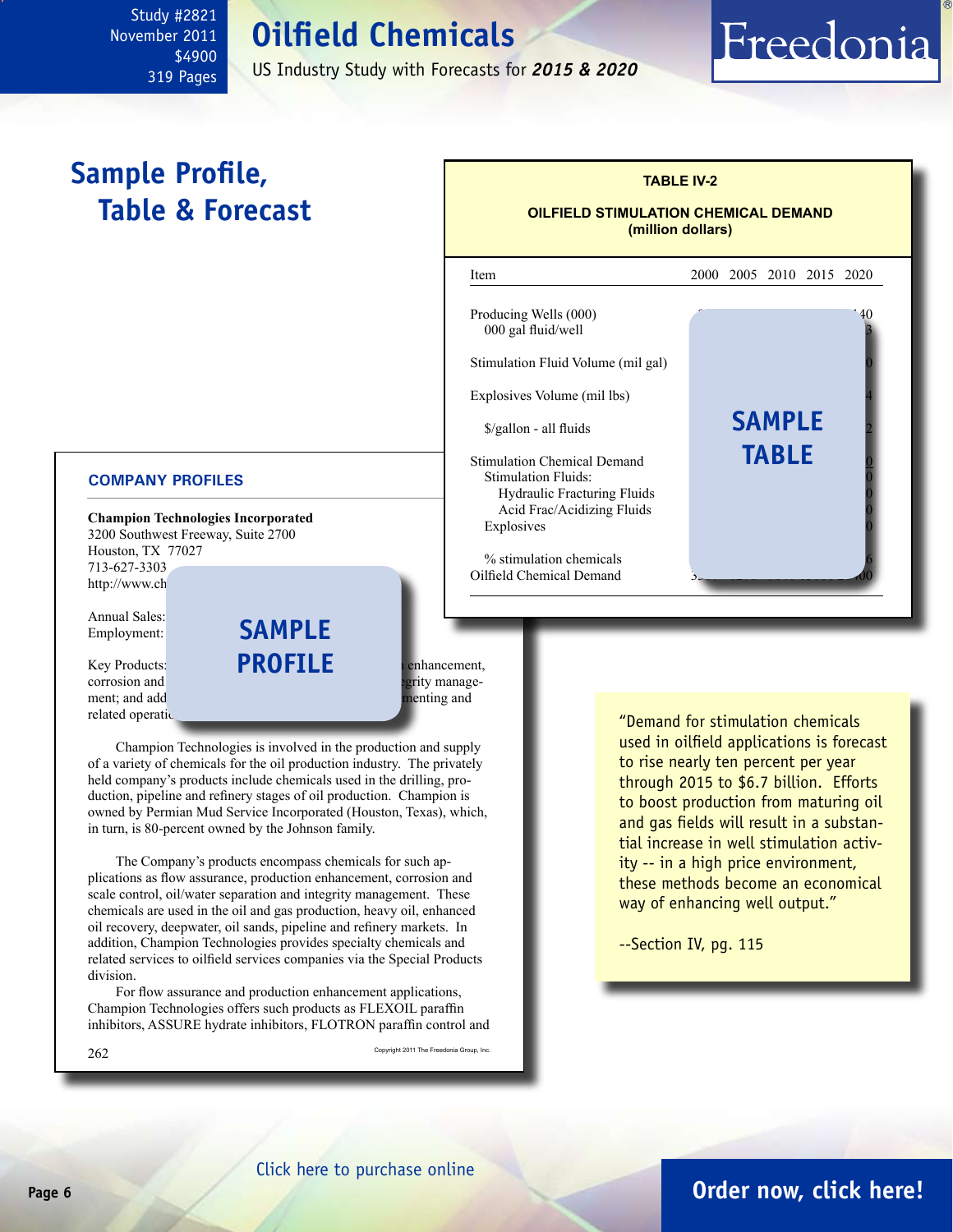# <span id="page-6-0"></span>**ORDER INFORMATION**

**Five Convenient Ways to Order**

INDUSTRY MARKET RESEARCH FOR BUSINESS LEADERS, STRATEGISTS, DECISION MAKERS

# Freedonia

**ONLINE: [www.freedoniagroup.com](http://www.freedoniagroup.com/DocumentDetails.aspx?Referrerid=FM-Bro&StudyID=2821)**

**MAIL: Print out and complete the order form and send to The Freedonia Group (see address at the bottom of this form)**

**PHONE: Call toll free, 800.927.5900 (US) or +1 440.684.9600**

**FAX: +1 440.646.0484 (US)**

**EMAIL: [info@freedoniagroup.com](mailto:info@freedoniagroup.com)**

#### **Free Handling & Shipping**

**There is NO charge for handling or UPS shipping in the US. Expect delivery in 3 to 5 business days. Outside the US, Freedonia provides free airmail service. Express delivery is available at cost.**

#### **Orders Outside of the US**

**Checks must be made payable in US funds, drawn against a US bank and mailed directly to The Freedonia Group. For wire transfers please contact our customer service department at info@ freedoniagroup.com. Credit cards accepted.**

#### **Credit Card Orders**

**For convenience, Freedonia accepts American Express, MasterCard or Visa. Credit card purchases must include account number, expiration date and authorized signature.**

#### **Save 15%**

**If you order three (3) different titles at the same time, you can receive a 15% discount. If your order is accompanied by a check or wire transfer, you may take a 5% cash discount (discounts do not apply to Corporate Use Licenses).**

#### **Corporate Use License**

**Now every decision maker in your organization can act on the key intelligence found in all Freedonia studies. For an additional \$2600, companies receive unlimited use of an electronic version (PDF) of the study. Place it on your intranet, e-mail it to coworkers around the world, or print it as many times as you like,** 

#### [Click here to learn more about](http://www.freedoniagroup.com/pdf/FreedoniaCULBro.pdf)  [the Corporate Use License](http://www.freedoniagroup.com/pdf/FreedoniaCULBro.pdf)

| <b>ORDER FORM</b><br><b>F WEB.2821</b>                                                                                                                                                                                         |                                                                                                                                                                                                                                      |
|--------------------------------------------------------------------------------------------------------------------------------------------------------------------------------------------------------------------------------|--------------------------------------------------------------------------------------------------------------------------------------------------------------------------------------------------------------------------------------|
|                                                                                                                                                                                                                                |                                                                                                                                                                                                                                      |
|                                                                                                                                                                                                                                |                                                                                                                                                                                                                                      |
|                                                                                                                                                                                                                                |                                                                                                                                                                                                                                      |
| $+$ \$2600<br>Corporate Use License (add to study price) *                                                                                                                                                                     |                                                                                                                                                                                                                                      |
| Additional Print Copies @ \$600 each *                                                                                                                                                                                         |                                                                                                                                                                                                                                      |
| Total (including selected option) \$____________                                                                                                                                                                               |                                                                                                                                                                                                                                      |
| □ Enclosed is my check (5% discount) drawn on a US bank and payable to<br>The Freedonia Group, Inc., in US funds (Ohio residents add 7.75% sales tax)                                                                          | Street <sub>(No PO Box please)</sub>                                                                                                                                                                                                 |
|                                                                                                                                                                                                                                |                                                                                                                                                                                                                                      |
| □ Bill my company □ American Express □ MasterCard □ Visa                                                                                                                                                                       | City/State/Zip                                                                                                                                                                                                                       |
| <b>MM</b><br>YY                                                                                                                                                                                                                | Country <u>the country of the country of the country of the country of the country of the country of the country of the country of the country of the country of the country of the country of the country of the country of the</u> |
| <b>Expiration Date</b><br>Credit Card #                                                                                                                                                                                        |                                                                                                                                                                                                                                      |
| Signature experience and the state of the state of the state of the state of the state of the state of the state of the state of the state of the state of the state of the state of the state of the state of the state of th | <b>Email Exercise Exercise Exercise Service Service Service Service Service Service Service Service Service Service Service Service Service Service Service Service Service Service Service Service Service Service Service Se</b>   |

**\* Please check appropriate option and sign below to order an electronic version of the study.**

#### **Corporate Use License Agreement**

**The above captioned study may be stored on the company's intranet or shared directory, available to company employees. Copies of the study may be made, but the undersigned represents that distribution of the study will be limited to employees of the company.**

#### **Individual Use License Agreement**

**The undersigned hereby represents that the above captioned study will be used by only \_\_\_ individual(s) who are employees of the company and that the study will not be loaded on a network for multiple users. In the event that usage of the study changes, the Company will promptly notify Freedonia of such change and will pay to Freedonia the appropriate fee based on Freedonia's standard fee schedule then in effect. Note: Entire company corporate use license, add \$2600; one additional user, add \$600; two additional users, add \$1200; three additional users, add \$1800.**

**Signature Signature**

**The Freedonia Group, Inc. 767 Beta Drive • Cleveland, OH • 44143-2326 • USA • [Web site: www.freedoniagroup.com](http://www.freedoniagroup.com/Home.aspx?ReferrerId=FM-Bro) Tel US: 800.927.5900 or +1 440.684.9600 • Fax: +1 440.646.0484 • [e-mail: info@freedoniagroup.com](mailto:info@freedoniagroup.com)**